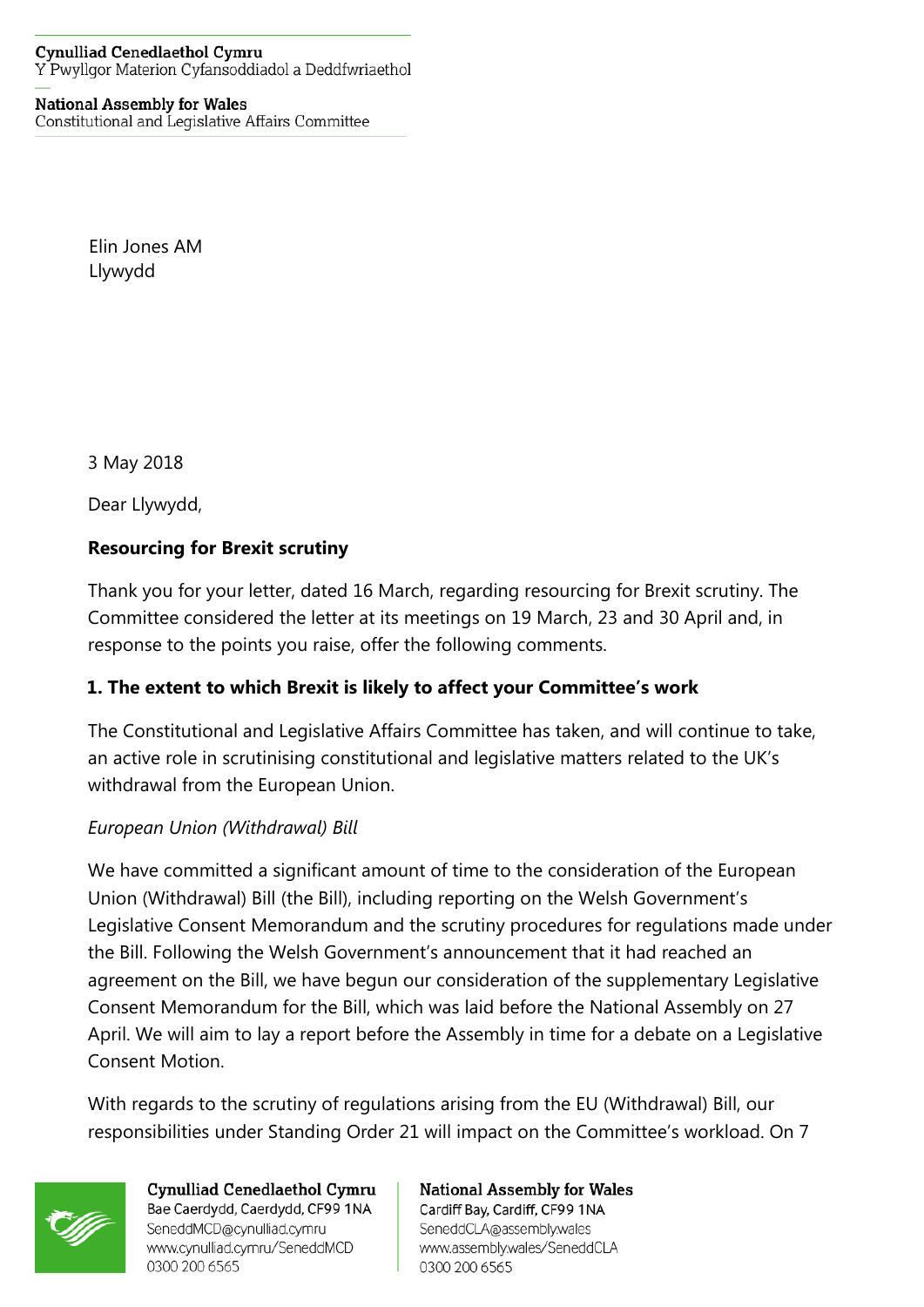March, the Leader of the House and Chief Whip wrote to me with regards to subordinate legislation that will be required to allow the Welsh Ministers to correct deficiencies in EUderived domestic legislation within Welsh devolved competence. The Leader of the House has indicated that the Welsh Government's current analysis has identified approximately 400 instruments with deficiencies, some of which may be dealt with by amalgamated correcting instruments. However, that analysis was based on the current form of clause 11 of the Bill and the Leader of the House has committed to provide us with an update once a clearer picture has emerged about its final form.

We are considering operational matters relating to the scrutiny of subordinate legislation made under the Bill and may report on these as we indicated in our recent report on this subject.

# *Law Derived from the European Union (Wales) Bill*

We also devoted time to the scrutiny of the Law Derived from the European Union (Wales) Bill, taking evidence from the Cabinet Secretary for Finance before reporting to the National Assembly ahead of the Stage 1 debate. Following the Bill's referral to the Supreme Court, we had planned to keep a watching brief so as to assess any subsequent impact on constitutional matters and the devolution settlement more generally. Should the National Assembly pass a Legislative Consent Motion for the EU (Withdrawal) Bill resulting in the reference to the Supreme Court being withdrawn (as set out in the Welsh Government's agreement with the UK Government), the Bill may need to proceed to Royal Assent and the Welsh Government may, subsequently, use the repeal mechanism in the LDEU (Wales) Act. If that is the case, this Committee will scrutinise those necessary draft regulations under the super-affirmative procedure set out in the Bill (Act).

## *Other Brexit-related UK Bills*

At the appropriate time, scrutiny of Brexit-related UK Bills will be required, for example the Fisheries and Agriculture Bills. Our consideration would not consider the policy context, but the Bills' impact on the devolution settlement.

## *Interparliamentary Forum on Brexit*

You will be aware that, as Chair of the Constitutional and Legislative Affairs Committee, I attend regular meetings of the Interparliamentary Forum on Brexit. The most recent meeting was held at the end of March in Edinburgh, at which representatives of committees across all the UK institutions provided updates on the work of their respective

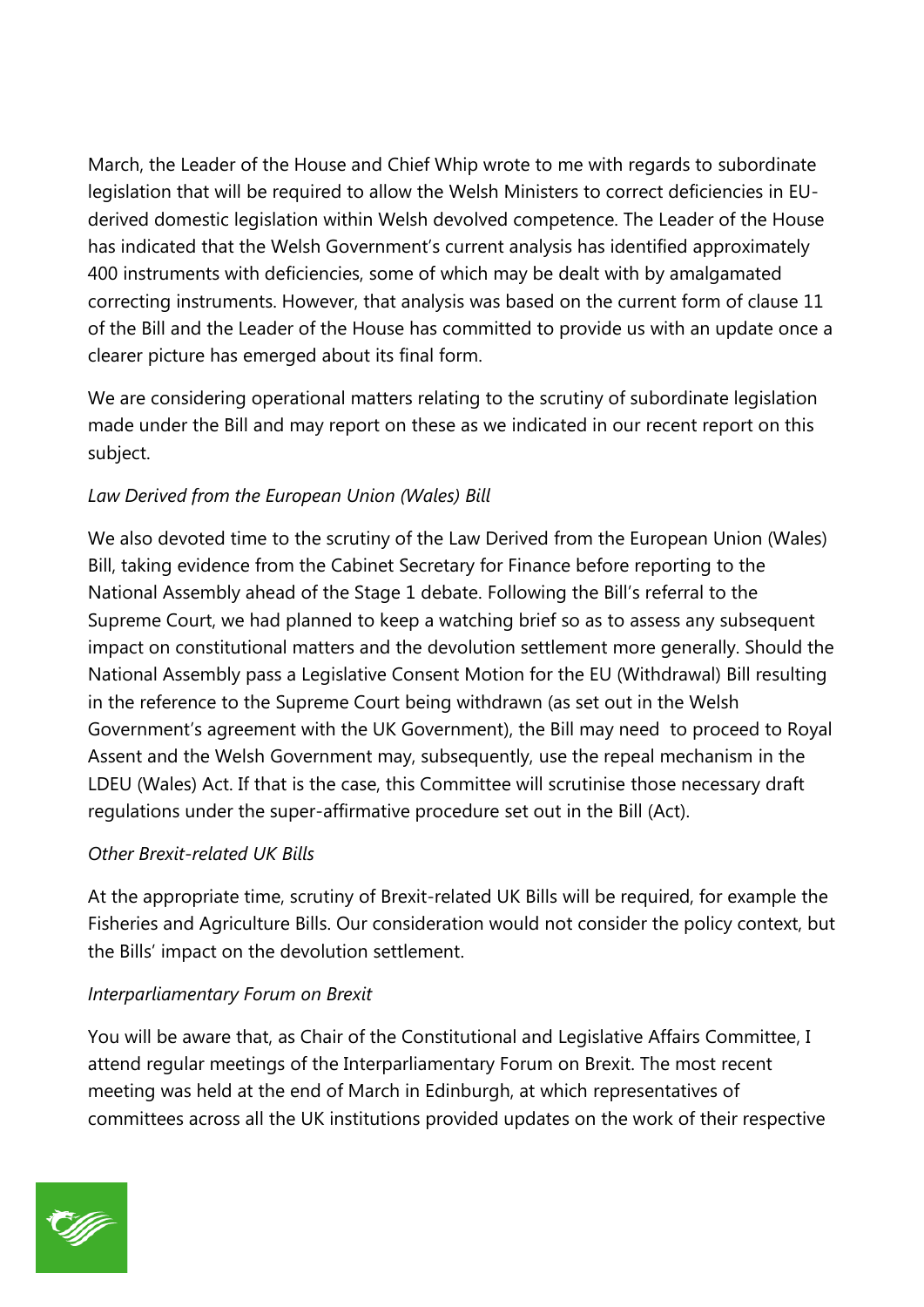committees. These meetings are proving very useful and will continue for the foreseeable future.

Our clerking team is also in regular contact with the clerks of the other parliamentary committees with responsibility for scrutinising constitutional matters and subordinate legislation. Common themes are emerging and we intend to continue this close, and productive, interparliamentary working, particularly as regards operational matters relating to the scrutiny of subordinate legislation.

#### *Future work*

The constitutional implications of Brexit are inextricably linked to the devolution settlement. As such, we have already given thought to potential work streams covering the Sewel Convention and Common Frameworks. In the longer term, and as a result of any learning from the implementation of Brexit related subordinate legislation, we believe there may be scope to look more widely and thoroughly at the scrutiny procedures for subordinate legislation.

As will be apparent, the constitutional and legislative implications of Brexit are a moving picture. Our intention is to concentrate on these aspects, while maintaining a focus on our responsibilities as required by Standing Orders in relation to the scrutiny of primary and subordinate legislation; for example, in the short to medium term, the Childcare Funding (Wales) Bill and the Welsh Government proposed Legislation (Wales) Bill.

Our work on a Commissioners Bill is progressing in the background, and while we would like to give it a higher priority, it will be picked up when a suitable time arises.

#### *Resource implications*

We will aim to work within our existing resources and ensure that we manage our workloads accordingly.

Our Committee relies heavily on the support of Legal Services in undertaking the functions assigned to it under Standing Order 21 to check that statutory instruments are lawful, are correctly translated, do not breach human rights or EU law etc. The volume of additional Statutory Instruments (SIs) that will require scrutiny will represent a significant increase in workload. Much will depend on the final form of clause 11 of the EU (Withdrawal) Bill, but the work of scrutinising SIs is likely to double (at least) between now and exit day, with a very likely overspill into the transition period and beyond.

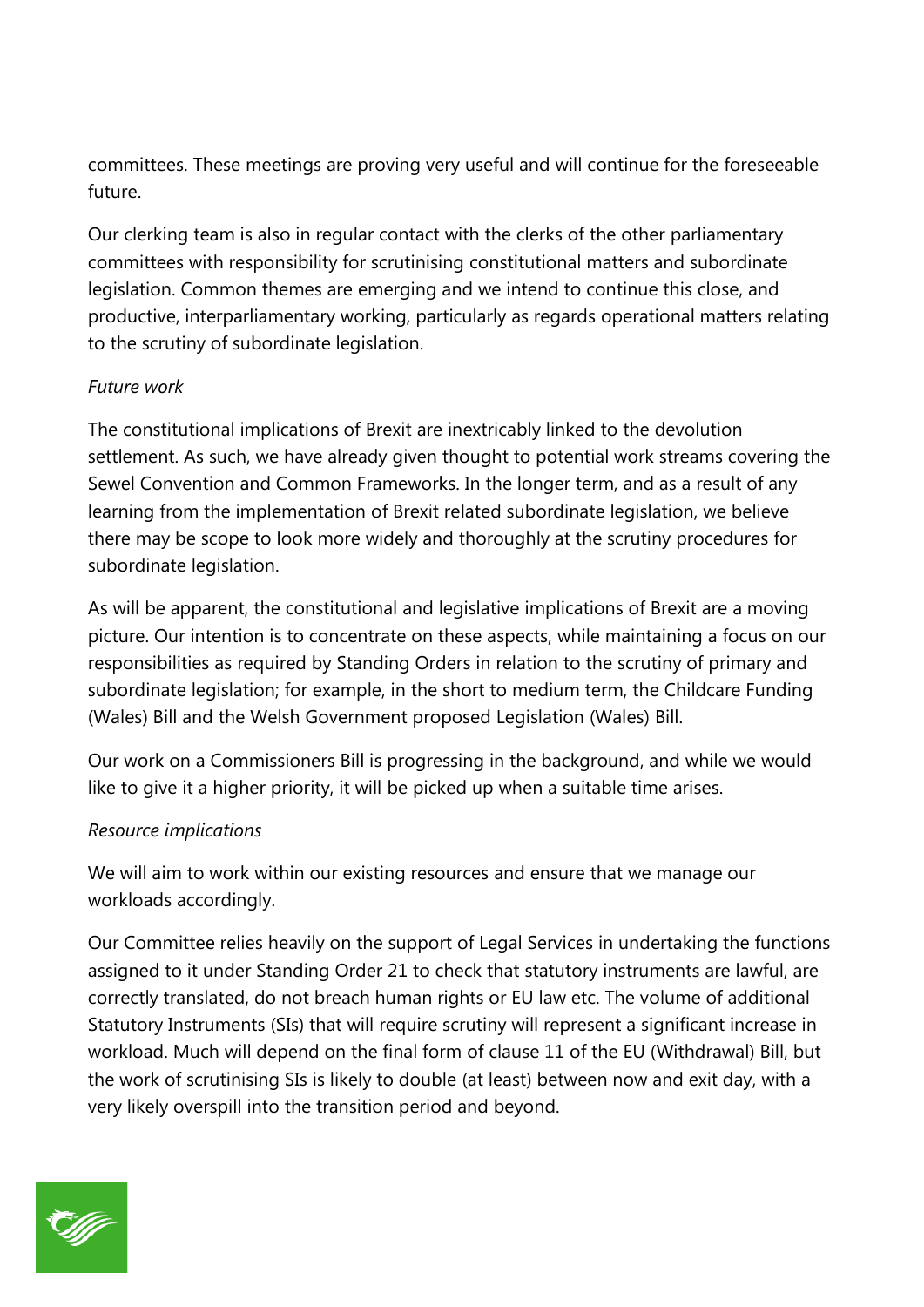Moreover, despite the additional volume of Brexit SIs required, we understand that the Welsh Ministers will continue to make SIs in other areas which do not relate to Brexit.

Once the operational implications of scrutinising larger volumes of subordinate legislation become clearer, we will reassess administrative and legal staffing arrangements, which may result in more resources being required. If meetings of the Interparliamentary Forum on Brexit become more frequent, and I am in a position to participate, and interparliamentary co-operation increases, additional consideration of the financial impact will be needed.

# **2. Any issues around Members and Committee capacity which you can foresee, such as timetabling of meetings, and membership.**

In your role as Chair of the Business Committee you will be aware that I wrote to request approval for the Constitutional and Legislative Affairs Committee to start its meetings earlier than usual, as and when required, in order to accommodate longer meetings (as dictated by business need), or to hear from Welsh and UK Government Ministers who may not otherwise be available. This was as a result of the need to address the ever increasing constitutional matters related to the UK's withdrawal from the European Union in a timely manner. In light of the Business Committee's decision, we will now make requests on a case-by-case basis.

Following our consideration of the regulation making powers in the EU (Withdrawal) Bill, we recommended that our Committee acts as the sifting committee as currently envisaged under the Bill. This recommendation has been supported in principle by the Welsh Government who agree that it would be appropriate for the Constitutional and Legislative Affairs Committee to assume this function. Should the Business Committee designate our Committee as the sifting committee, subject to the number of pieces of subordinate legislation arising and their timing, we may need to consider whether one meeting per week is sufficient.

## *Review of Standing Orders*

We understand that Business Managers agreed to consult with their groups about a review of Standing Orders at its meeting on 24 April and in particular to consider whether the composition of the CLA Committee should be reviewed in light of the Statutory Instruments coming forward relating to Brexit. We note that Business Managers agreed that this should be considered before any decisions are taken on a review of Standing Orders and we await correspondence from the Business Committee on these matters in due course.